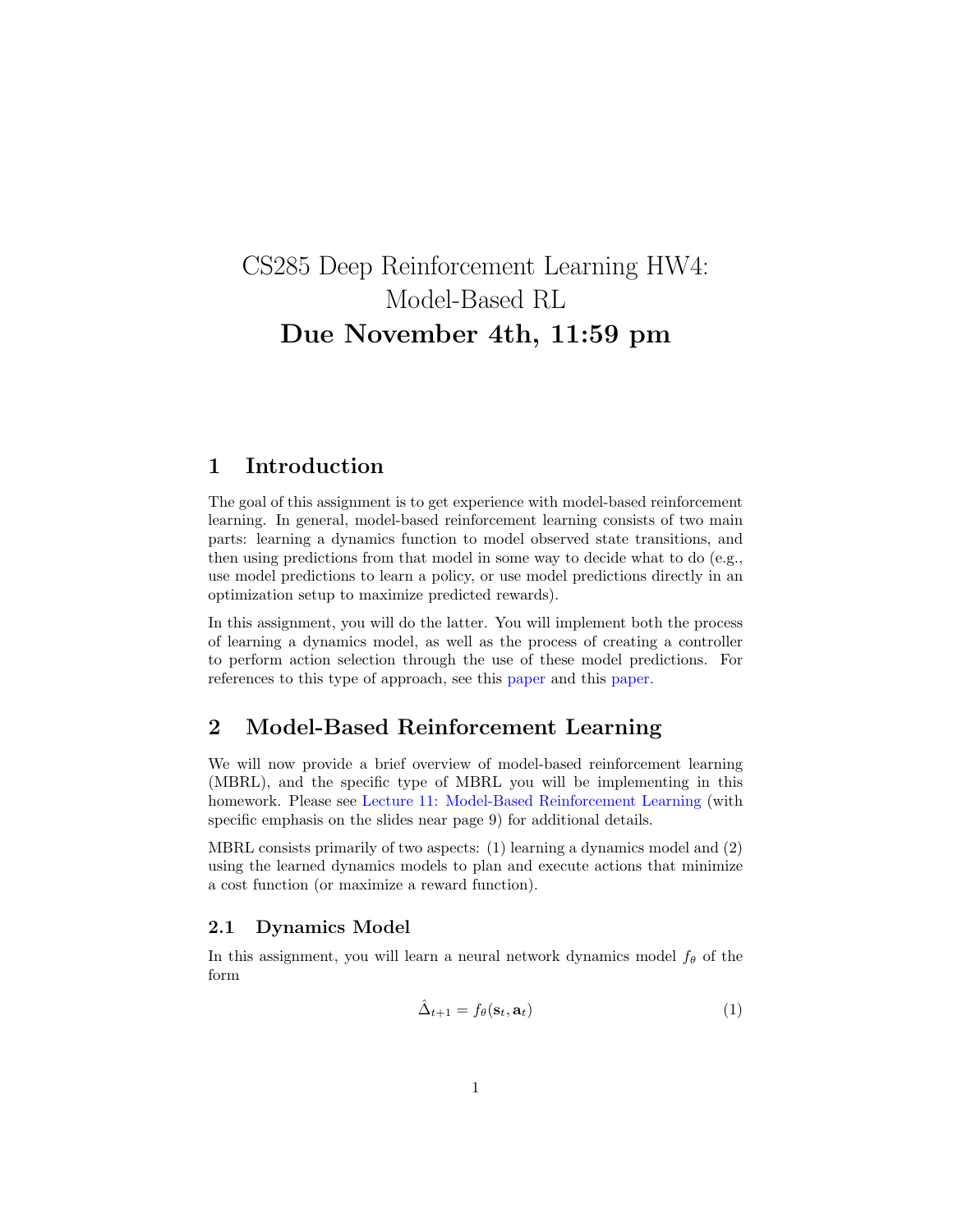which predicts the change in state given the current state and action. So given the prediction  $\hat{\Delta}_{t+1}$ , you can generate the next prediction with

<span id="page-1-2"></span>
$$
\hat{\mathbf{s}}_{t+1} = \mathbf{s}_t + \hat{\Delta}_{t+1}.\tag{2}
$$

See the previously [referenced paper](https://arxiv.org/pdf/1708.02596.pdf) for intuition on why we might want our network to predict state differences, instead of directly predicting next state.

You will train  $f_\theta$  in a standard supervised learning setup, by performing gradient descent on the following objective:

$$
\mathcal{L}(\theta) = \sum_{(\mathbf{s}_t, \mathbf{a}_t, \mathbf{s}_{t+1}) \in \mathcal{D}} \|(\mathbf{s}_{t+1} - \mathbf{s}_t) - f_{\theta}(\mathbf{s}_t, \mathbf{a}_t)\|_2^2 \tag{3}
$$

$$
=\sum_{(\mathbf{s}_t,\mathbf{a}_t,\mathbf{s}_{t+1})\in\mathcal{D}} \|\Delta_{t+1} - \hat{\Delta}_{t+1}\|_2^2 \tag{4}
$$

In practice, it's helpful to normalize the target of a neural network. So in the code, we'll train the network to predict a normalized version of the change in state, as in

$$
\mathcal{L}(\theta) = \sum_{(\mathbf{s}_t, \mathbf{a}_t, \mathbf{s}_{t+1}) \in \mathcal{D}} || \text{Normalize}(\mathbf{s}_{t+1} - \mathbf{s}_t) - f_{\theta}(\mathbf{s}_t, \mathbf{a}_t) ||_2^2.
$$
 (5)

Since  $f_{\theta}$  is trained to predict the normalized state difference, you generate the next prediction with

<span id="page-1-0"></span>
$$
\hat{\mathbf{s}}_{t+1} = \mathbf{s}_t + \text{Unnormalized}(f_{\theta}(\mathbf{s}_t, \mathbf{a}_t)). \tag{6}
$$

### 2.2 Action Selection

Given the learned dynamics model, we now want to select and execute actions that minimize a known cost function (or maximize a known reward function). Ideally, you would calculate these actions by solving the following optimization:

<span id="page-1-1"></span>
$$
\mathbf{a}_t^* = \arg\min_{\mathbf{a}_{t:\infty}} \sum_{t'=t}^{\infty} c(\hat{\mathbf{s}}_{t'}, \mathbf{a}_{t'}) \text{ where } \hat{\mathbf{s}}_{t'+1} = \hat{\mathbf{s}}_{t'} + f_\theta(\hat{\mathbf{s}}_{t'}, \mathbf{a}_{t'}). \tag{7}
$$

However, solving Eqn. [7](#page-1-0) is impractical for two reasons: (1) planning over an infinite sequence of actions is impossible and (2) the learned dynamics model is imperfect, so using it to plan in such an open-loop manner will lead to accumulating errors over time and planning far into the future will become very inaccurate.

Instead, we will solve the following gradient-free optimization problem:

$$
\mathbf{A}^* = \arg \min_{\{\mathbf{A}^{(0)},...,\mathbf{A}^{(K-1)}\}} \sum_{t'=t}^{t+H-1} c(\hat{\mathbf{s}}_{t'}, \mathbf{a}_{t'}) \text{ s.t. } \hat{\mathbf{s}}_{t'+1} = \hat{\mathbf{s}}_{t'} + f_{\theta}(\hat{\mathbf{s}}_{t'}, \mathbf{a}_{t'}), \quad (8)
$$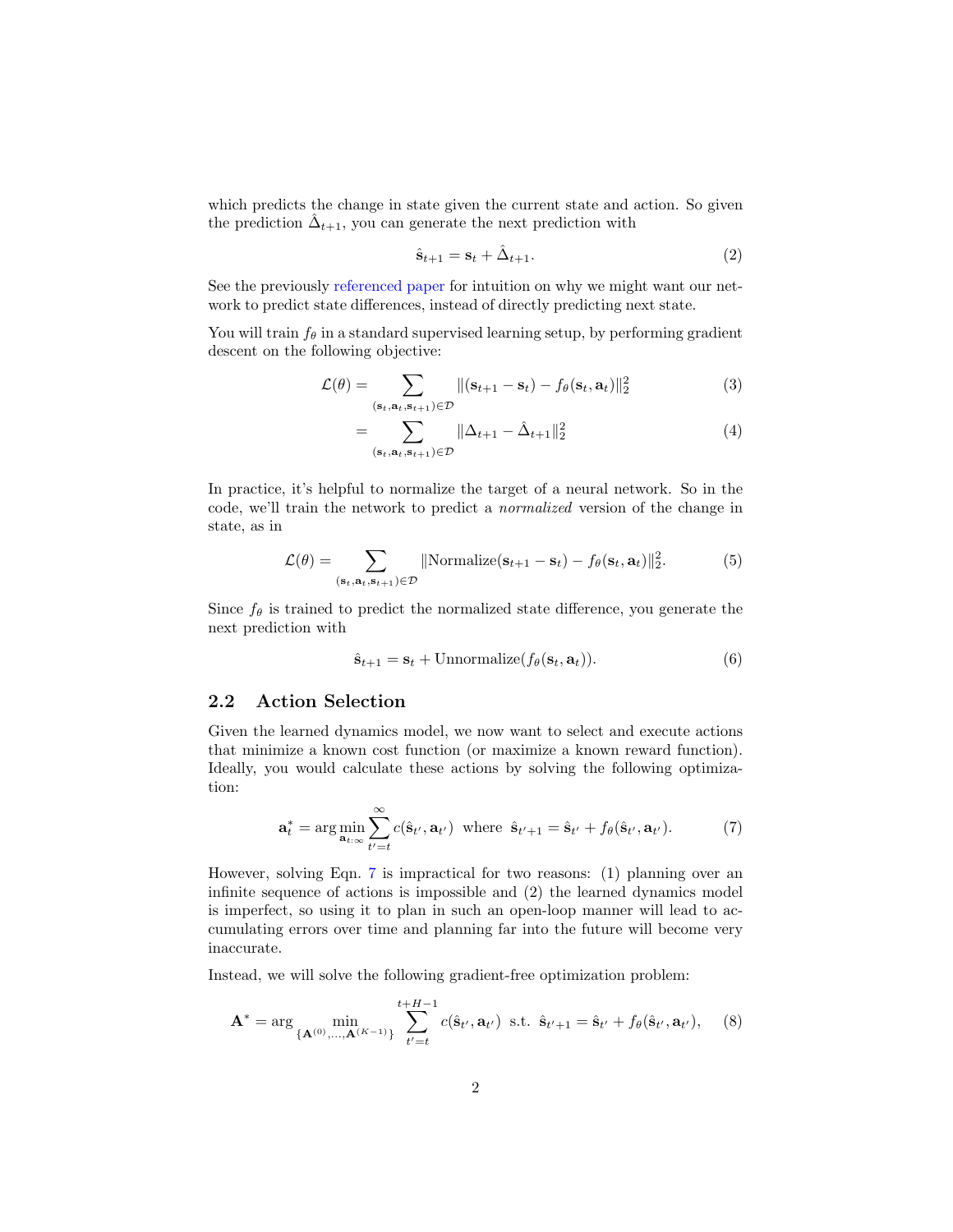in which  $\mathbf{A}^{(k)} = (a_t^{(k)}, \dots, a_{t+1}^{(k)})$  $\binom{k}{t+H-1}$  are each a random action sequence of length H. What Eqn. [8](#page-1-1) says is to consider K random action sequences of length  $H$ , predict the result (i.e., future states) of taking each of these action sequences using the learned dynamics model  $f_{\theta}$ , evaluate the cost/reward associated with each candidate action sequence, and select the best action sequence. Note that this approach only plans  $H$  steps into the future, which is desirable because it prevent accumulating model error, but is also limited because it may not be sufficient for solving long-horizon tasks.

Additionally, since our model is imperfect and things will never go perfectly according to plan, we adopt a model predictive control (MPC) approach, in which we solve Eqn.  $8$  at every time step to select the best  $H$ -step action sequence, but then we execute only the first action from that sequence before replanning again at the next time step using updated state information.

Finally, note that the random-shooting optimization approach mentioned above can be greatly improved (see this [paper\)](https://arxiv.org/pdf/1909.11652.pdf).

### 2.3 On-Policy Data Collection

Although MBRL is in theory off-policy—meaning it can learn from any data—in practice it will perform poorly if you don't have on-policy data. In other words, if a model is trained on only randomly-collected data, it will (in most cases) be insufficient to describe the parts of the state space that we may actually care about. We can therefore use on-policy data collection in an iterative algorithm to improve overall task performance. This is summarized as follows:

```
Algorithm 1 Model-Based RL with On-Policy Data
```

```
Run base policy \pi_0(\mathbf{a}_t, \mathbf{s}_t) (e.g., random policy) to collect \mathcal{D} = \{(\mathbf{s}_t, \mathbf{a}_t, \mathbf{s}_{t+1})\}while not done do
     Train f_{\theta} using \mathcal{D}4)
     s_t \leftarrow current agent state
     for rollout number m = 0 to M do
          for timestep t = 0 to T do
               \mathbf{A}^* = \pi_{\text{MPC}}(\mathbf{a}_t, \mathbf{s}_t) where \pi_{\text{MPC}}8
                \mathbf{a}_t \leftarrow \text{first action in } \mathbf{A}^*Execute \mathbf{a}_t and proceed to next state \mathbf{s}_{t+1}Add (\mathbf{s}_t, \mathbf{a}_t, \mathbf{s}_{t+1}) to \mathcal{D}end
    end
end
```
#### 2.4 Ensembles

A simple and effective way to improve predictions is to use an ensemble of models. The idea is simple: rather than training one network  $f_{\theta}$  to make pre-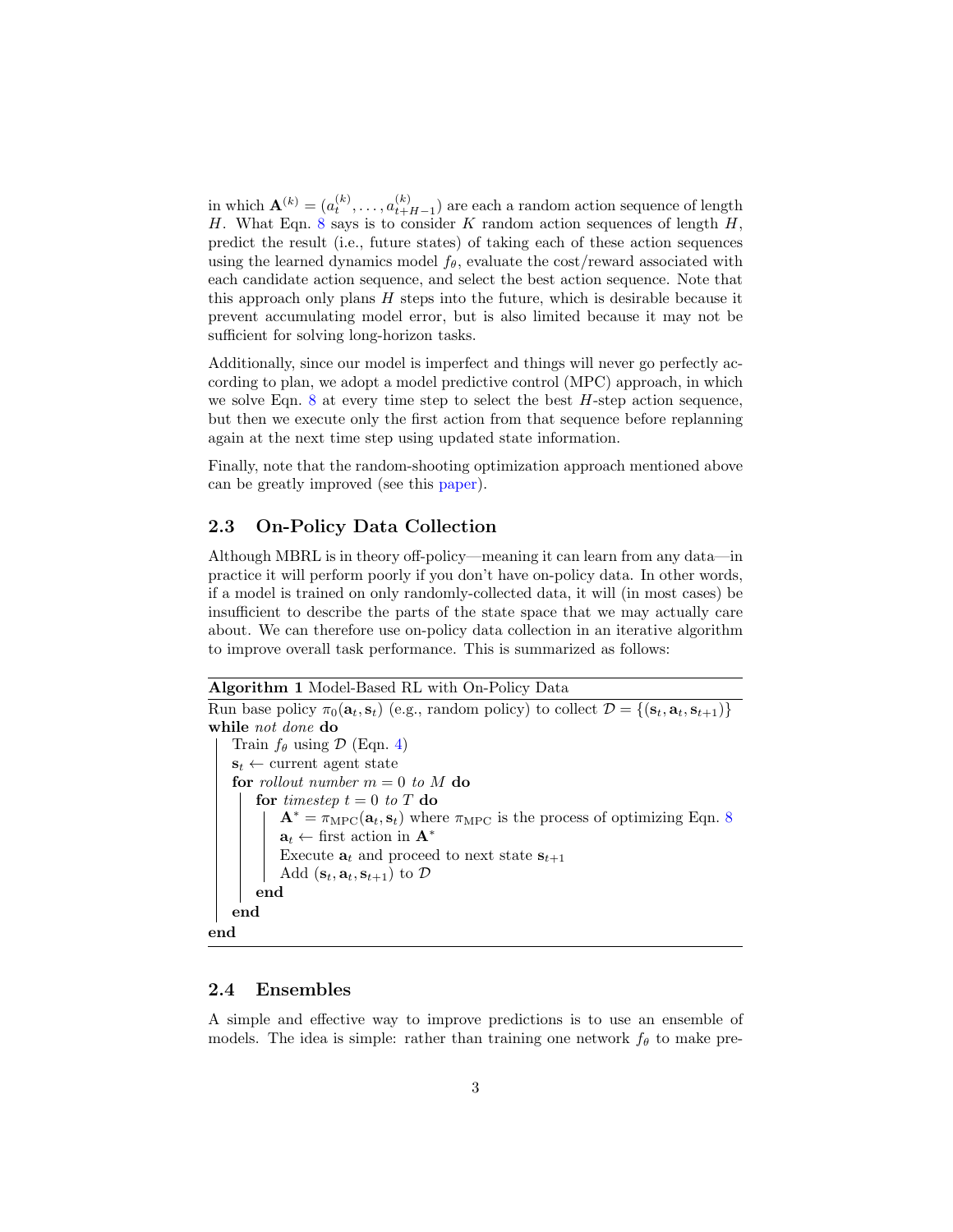dictions, we'll train N independently initialized networks  $\{f_{\theta_n}\}_{n=1}^N$ , and average their predictions to get your final predictions

$$
f(s_t, a_t) = \frac{1}{N} \sum_{n=1}^{N} f_{\theta_n}(s_t, a_t).
$$
 (9)

In this assignment, you'll train an ensemble of networks and compare how different values of  $N$  effect the model's performance.

# 3 Code

You will implement the MBRL algorithm described in the previous section.

### 3.1 Overview

Obtain the code from [https://github.com/berkeleydeeprlcourse/](https://github.com/berkeleydeeprlcourse/homework_fall2020/tree/master/hw4) [homework\\_fall2020/tree/master/hw4](https://github.com/berkeleydeeprlcourse/homework_fall2020/tree/master/hw4).

You will add code to the following three files: agents/mb\_agent.py, models/ff\_model.py, and policies/MPC\_policy.py. You will also need to edit these files by copying code from past homeworks or Piazza: infrastructure/rl\_trainer.py and infrastructure/utils.py.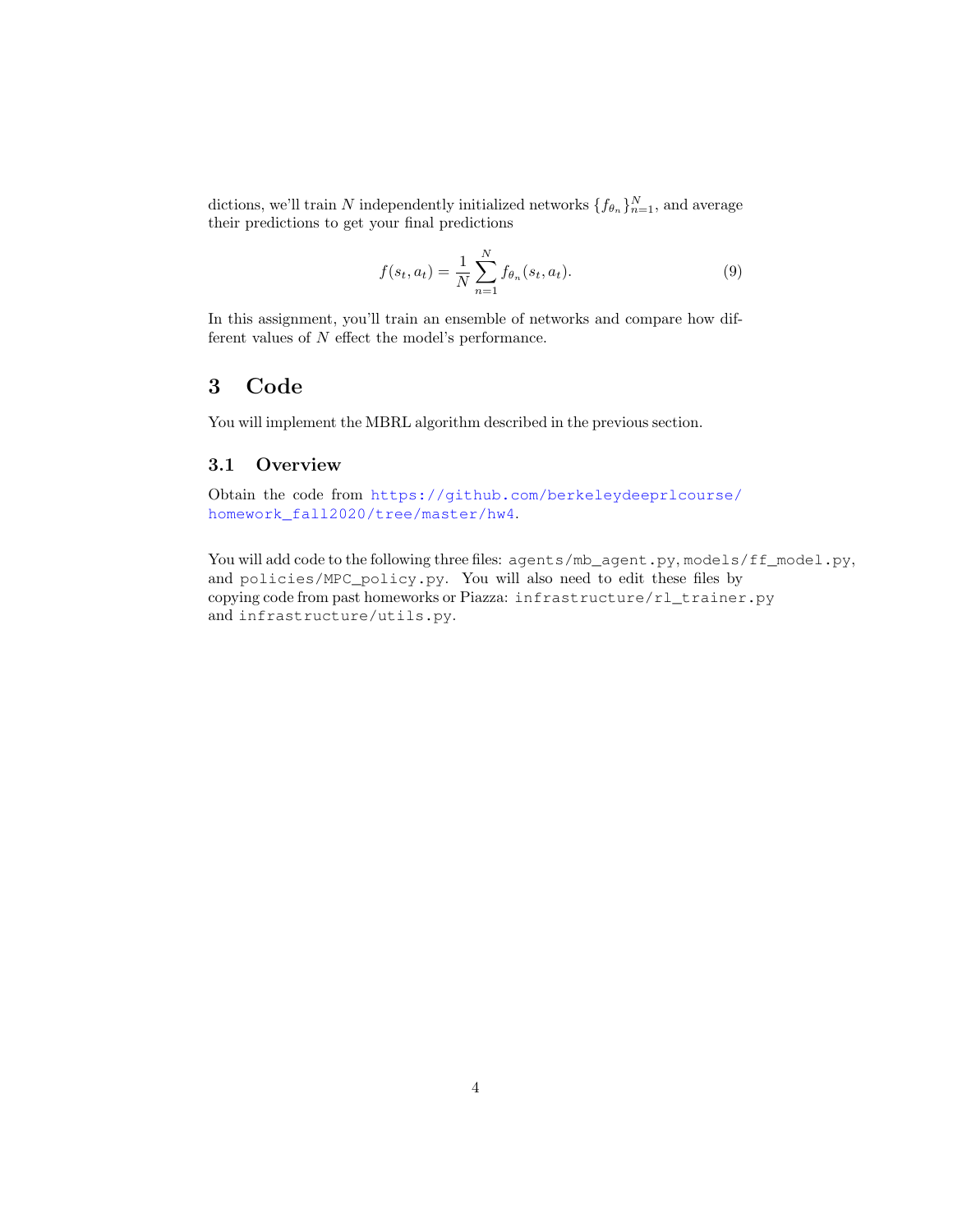What you will implement:

Collect a large dataset by executing random actions. Train a neural network dynamics model on this fixed dataset and visualize the resulting predictions. The implementation that you will do here will be for training the dynamics model, and comparing its predictions against ground truth. You will be reusing the utilities you wrote for HW1 (or Piazza) for the data collection part (look for "get this from Piazza" markers).

What code files to fill in:

- 1. cs285/agents/mb\_agent.py
- 2. cs285/models/ff\_model.py
- 3. cs285/infrastructure/utils.py
- 4. cs285/policies/MPC\_policy.py (just one line labeled TODO(Q1) for now)

#### What commands to run:

```
python cs285/scripts/run_hw4_mb.py --exp_name q1_cheetah_n500_arch1x32
    --env_name cheetah-cs285-v0 --add_sl_noise --n_iter 1 --
    batch_size_initial 20000 --num_agent_train_steps_per_iter 500 --
    n_layers 1 --size 32 --scalar_log_freq -1 --video_log_freq -1
python cs285/scripts/run_hw4_mb.py --exp_name q1_cheetah_n5_arch2x250
    --env_name cheetah-cs285-v0 --add_sl_noise --n_iter 1 -
   batch_size_initial 20000 --num_agent_train_steps_per_iter 5
    n_layers 2 --size 250 --scalar_log_freq -1 --video_log_freq -1
python cs285/scripts/run_hw4_mb.py --exp_name q1_cheetah_n500_arch2x250
     --env_name cheetah-cs285-v0 --add_sl_noise --n_iter 1 -
    batch_size_initial 20000 --num_agent_train_steps_per_iter 500 --
   n_layers 2 --size 250 --scalar_log_freq -1 --video_log_freq -1
```
Your code will produce plots inside your logdir that illustrate your model prediction error (MPE). The code will also produce a plot of the losses over time. For the first command, the loss should go below 0.2 by the iteration 500. These plots illustrate, for a fixed action sequence, the difference between your model's predictions (red) and the ground-truth states (green). Each plot corresponds to a different state element, and the title reports the mean mean-squared-error across all state elements. As illustrated in the commands above, try different neural network architectures as well different amounts of training. Compare the results by looking at the loss values (i.e., it r\_0\_losses.png), the qualitative model predictions (i.e., itr 0 predictions.png), as well as the quantitative MPE values (i.e., in the title of itr 0 predictions.png).

What to submit: For this question, submit the qualitative model predictions  $(itr_0_{\text{predictions}}$ , predictions.png) for each of the three runs above. Comment on which model performs the best and why you think this might be the case.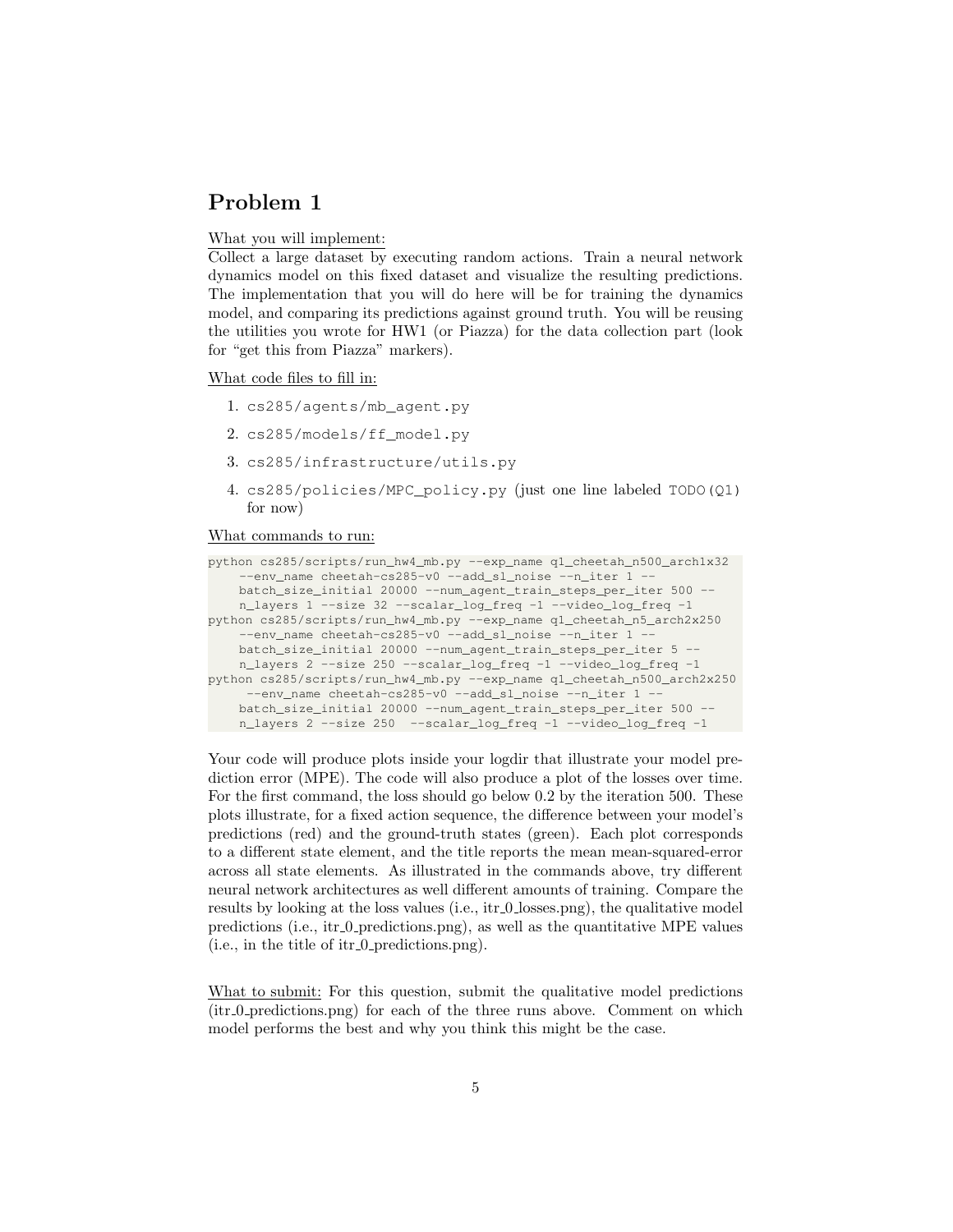Note that for these qualitative model prediction plots, we intend for you to just copy the png images produced by the code.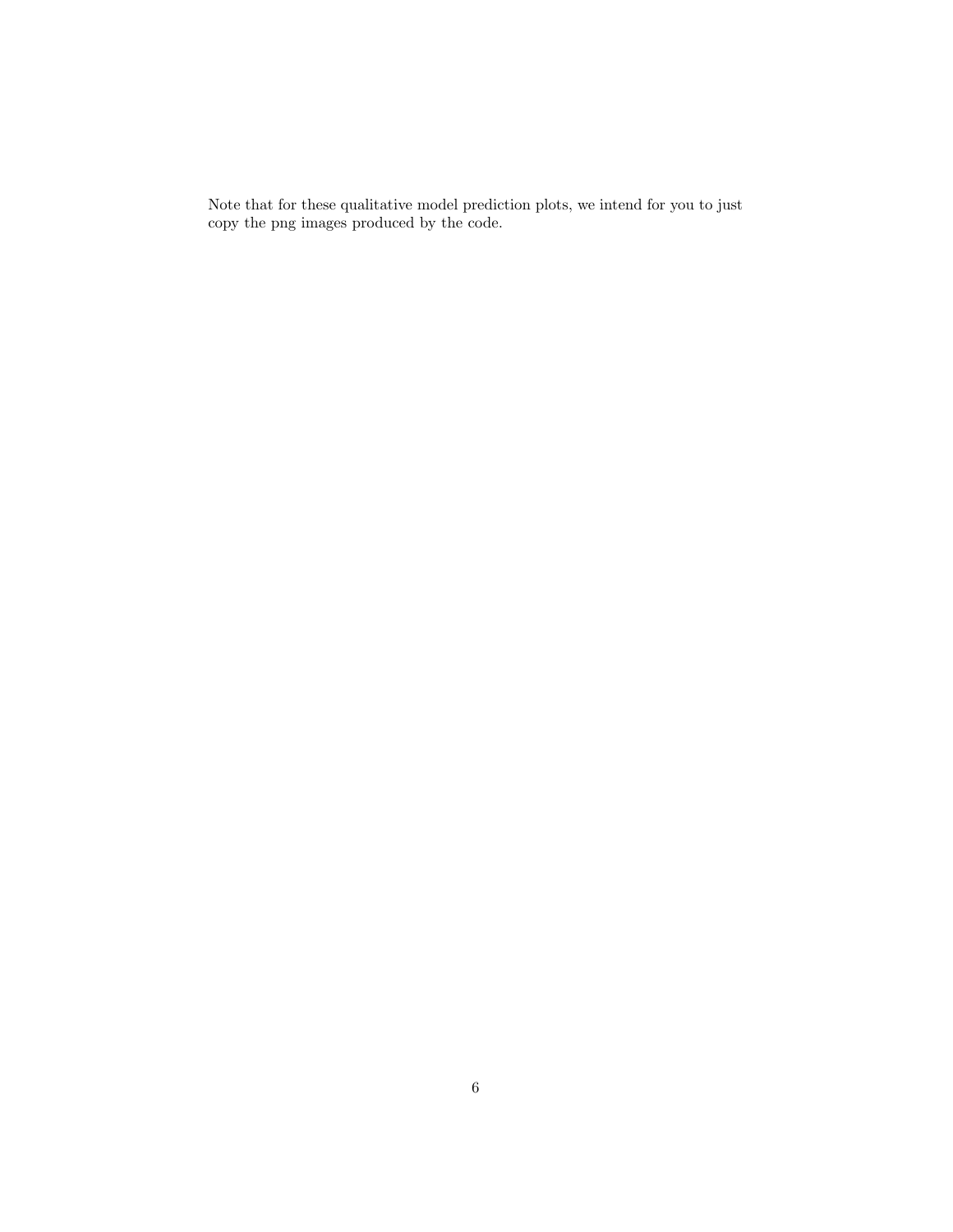What will you implement:

Action selection using your learned dynamics model and a given reward function.

What code files to fill in:

1. cs285/policies/MPC\_policy.py

What commands to run:

```
python cs285/scripts/run_hw4_mb.py --exp_name
    q2_obstacles_singleiteration --env_name obstacles-cs285-v0 --
    add_sl_noise --num_agent_train_steps_per_iter 20 --n_iter 1 --
    batch_size_initial 5000 --batch_size 1000 --mpc_horizon 10
```
Recall the overall flow of our rl\_trainer.py. We first collect data with our policy (which starts as random), we then train our model on that collected data, and we then evaluate the resulting MPC policy (which now uses the trained model). To verify that your MPC is indeed doing reasonable action selection, run the command above and compare Train AverageReturn (which was the execution of random actions) to Eval AverageReturn (which was the execution of MPC using a model that was trained on the randomly collected training data). You can expect Train AverageReturn to be around -160 and Eval AverageReturn to be around -70 to -50.

#### What to submit:

Submit this run as part of your run logs, and include a plot of Train AverageReturn and Eval AverageReturn in your pdf. Note that these will just be single dots on the plot, since we ran this for just 1 iteration.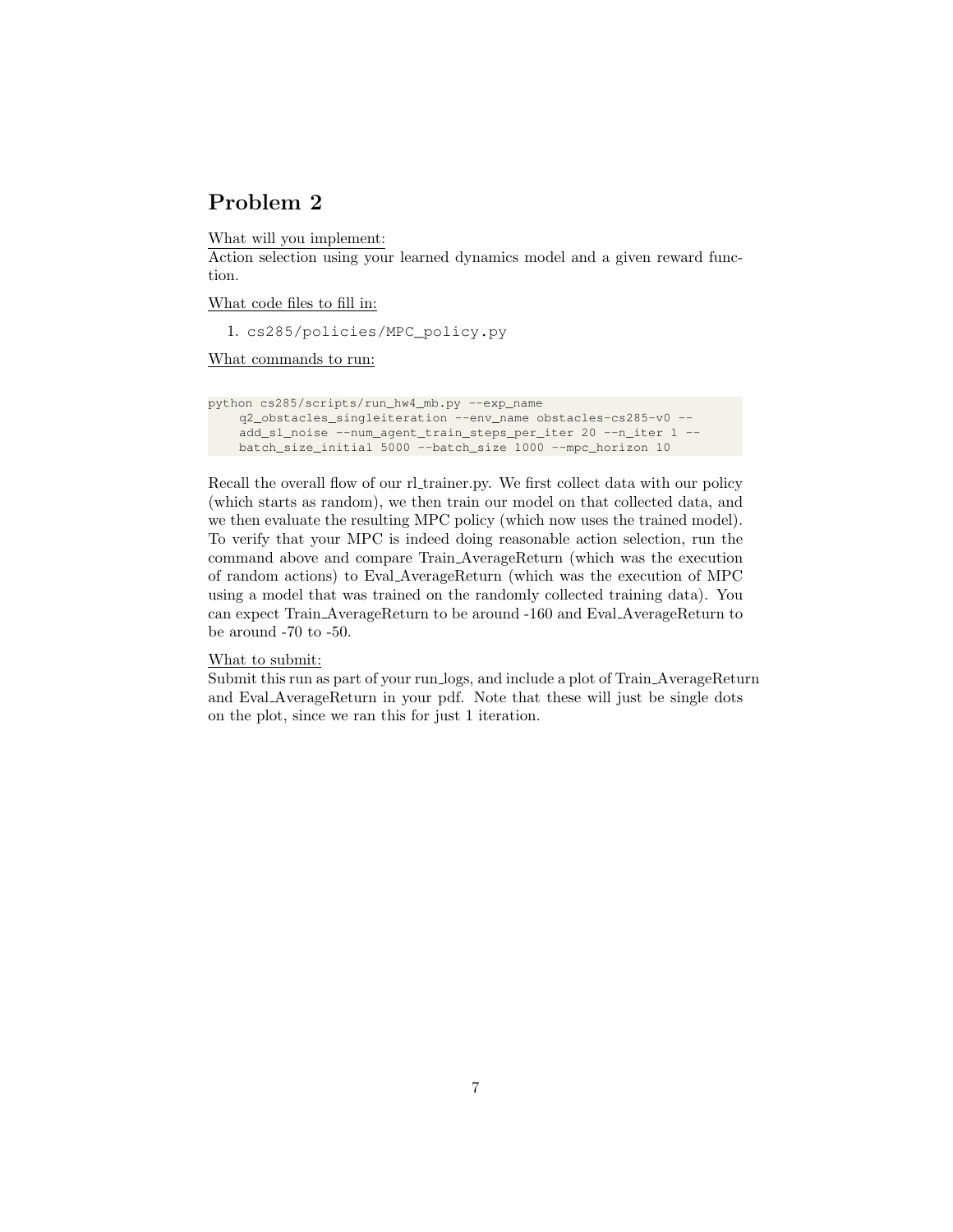What will you implement:

MBRL algorithm with on-policy data collection and iterative model training.

#### What code files to fill in:

None. You should already have done everything that you need, because rl trainer.py already aggregates your collected data into a replay buffer. Thus, iterative training means to just train on our growing replay buffer while collecting new data at each iteration using the most newly trained model.

#### What commands to run:

```
python cs285/scripts/run_hw4_mb.py --exp_name q3_obstacles --env_name
    obstacles-cs285-v0 --add_sl_noise --num_agent_train_steps_per_iter
    20 --batch_size_initial 5000 --batch_size 1000 --mpc_horizon 10 --
   n_iter 12
python cs285/scripts/run_hw4_mb.py --exp_name q3_reacher --env_name
    reacher-cs285-v0 --add_sl_noise --mpc_horizon 10 --
    num_agent_train_steps_per_iter 1000 --batch_size_initial 5000 --
   batch_size 5000 --n_iter 15
python cs285/scripts/run_hw4_mb.py --exp_name q3_cheetah --env_name
    cheetah-cs285-v0 --mpc_horizon 15 --add_sl_noise --
    num_agent_train_steps_per_iter 1500 --batch_size_initial 5000 --
   batch_size 5000 --n_iter 20
```
You should expect rewards of around -25 to -20 for the obstacles env (takes 40 minutes), rewards of around -250 to -300 for the reacher env (takes 2-3 hours), and rewards of around 250-350 for the cheetah env takes 3-4 hours. All numbers assume no GPU.

#### What to submit:

Submit these runs as part of your run logs, and include the performance plots in your pdf.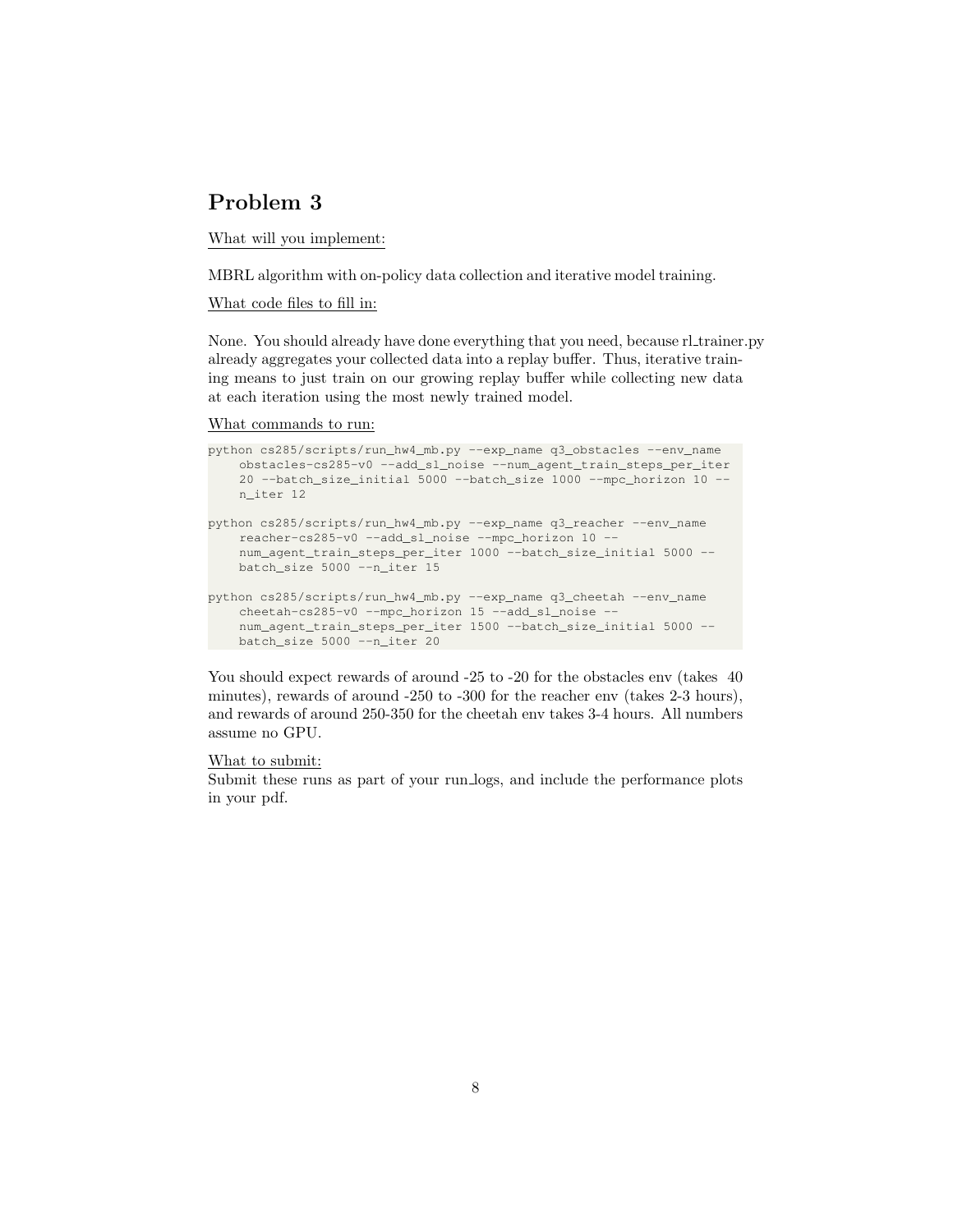What will you implement:

You will compare the performance of your MBRL algorithm as a function of three hyperparameters: the number of models in your ensemble, the number of random action sequences considered during each action selection, and the MPC planning horizon.

What code files to fill in: None.

What commands to run:

```
python cs285/scripts/run_hw4_mb.py --exp_name q4_reacher_horizon5 --
    env_name reacher-cs285-v0 --add_sl_noise --mpc_horizon 5
    num_agent_train_steps_per_iter 1000 --batch_size 800 --n_iter 15
python cs285/scripts/run_hw4_mb.py --exp_name q4_reacher_horizon15 --
    env_name reacher-cs285-v0 --add_sl_noise --mpc_horizon 15 -
    num_agent_train_steps_per_iter 1000 --batch_size 800 --n_iter 15
python cs285/scripts/run_hw4_mb.py --exp_name q4_reacher_horizon30 --
    env_name reacher-cs285-v0 --add_sl_noise --mpc_horizon 30 --
    num_agent_train_steps_per_iter 1000 --batch_size 800 --n_iter 15
```

```
python cs285/scripts/run_hw4_mb.py --exp_name q4_reacher_numseq100 --
    env_name reacher-cs285-v0 --add_sl_noise --mpc_horizon 10 -
    num_agent_train_steps_per_iter 1000 --batch_size 800 --n_iter 15 --
    mpc_num_action_sequences 100
```
python cs285/scripts/run\_hw4\_mb.py --exp\_name q4\_reacher\_numseq1000 - env\_name reacher-cs285-v0 --add\_sl\_noise --mpc\_horizon 10 num\_agent\_train\_steps\_per\_iter 1000 --batch\_size 800 --n\_iter 15 - mpc\_num\_action\_sequences 1000

```
python cs285/scripts/run_hw4_mb.py --exp_name q4_reacher_ensemble1 --
    env_name reacher-cs285-v0 --ensemble_size 1 --add_sl_noise
    mpc_horizon 10 --num_agent_train_steps_per_iter 1000 --batch_size
    800 --n_iter 15
```

```
python cs285/scripts/run_hw4_mb.py --exp_name q4_reacher_ensemble3 --
   env_name reacher-cs285-v0 --ensemble_size 3 --add_sl_noise -
   mpc_horizon 10 --num_agent_train_steps_per_iter 1000 --batch_size
   800 --n_iter 15
```

```
python cs285/scripts/run_hw4_mb.py --exp_name q4_reacher_ensemble5 --
   env_name reacher-cs285-v0 --ensemble_size 5 --add_sl_noise -
   mpc_horizon 10 --num_agent_train_steps_per_iter 1000 --batch_size
   800 --n_iter 15
```
#### What to submit:

1) Submit these runs as part of your run logs.

2) Include the following plots (as well as captions that describe your observed trends) of the following:

• effect of ensemble size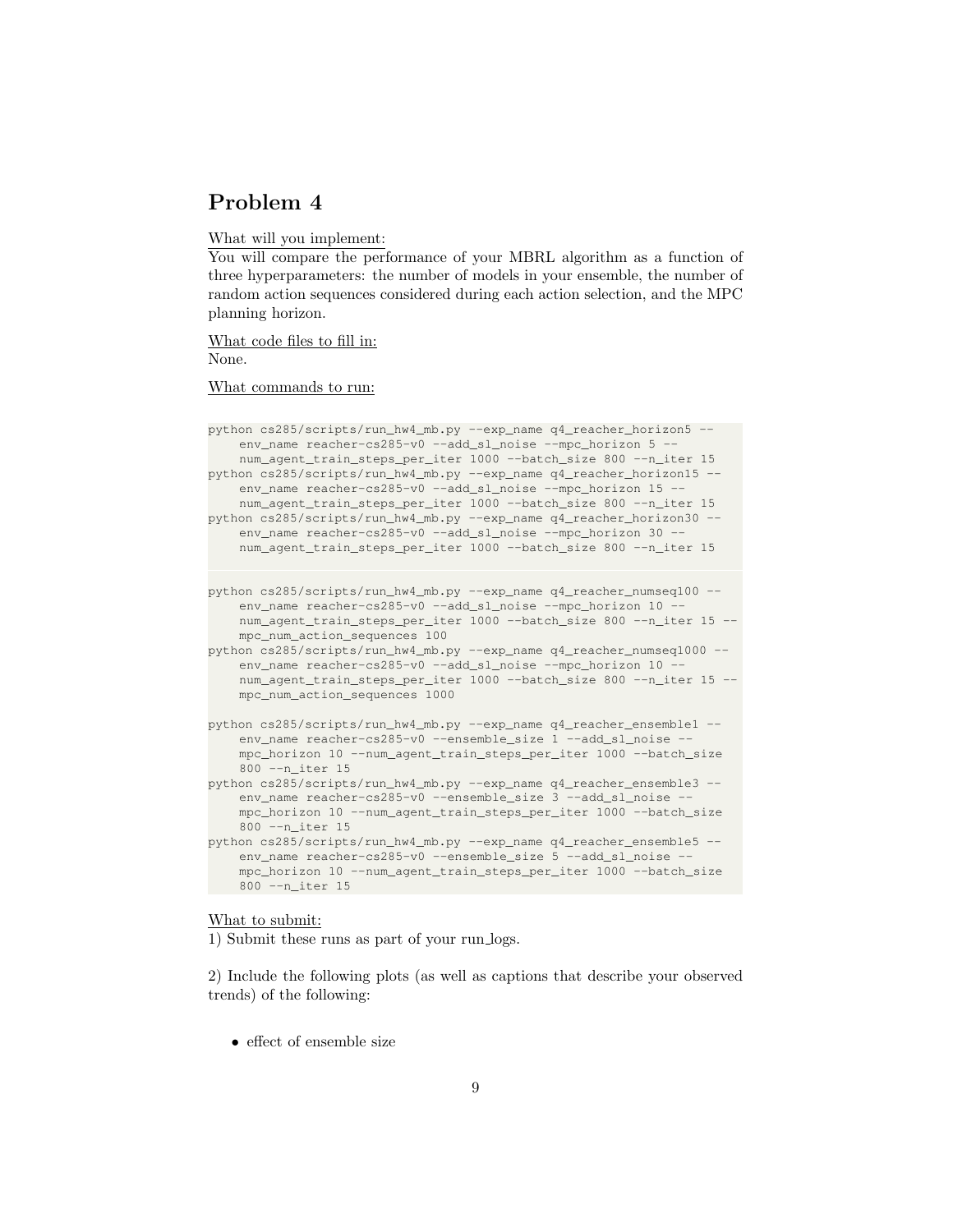- $\bullet\,$  effect of the number of candidate action sequences
- $\bullet\,$  effect of planning horizon

Be sure to include titles and legends on all of your plots, and be sure to generate your plots by extracting the corresponding performance numbers from your saved tensorboard eventfiles.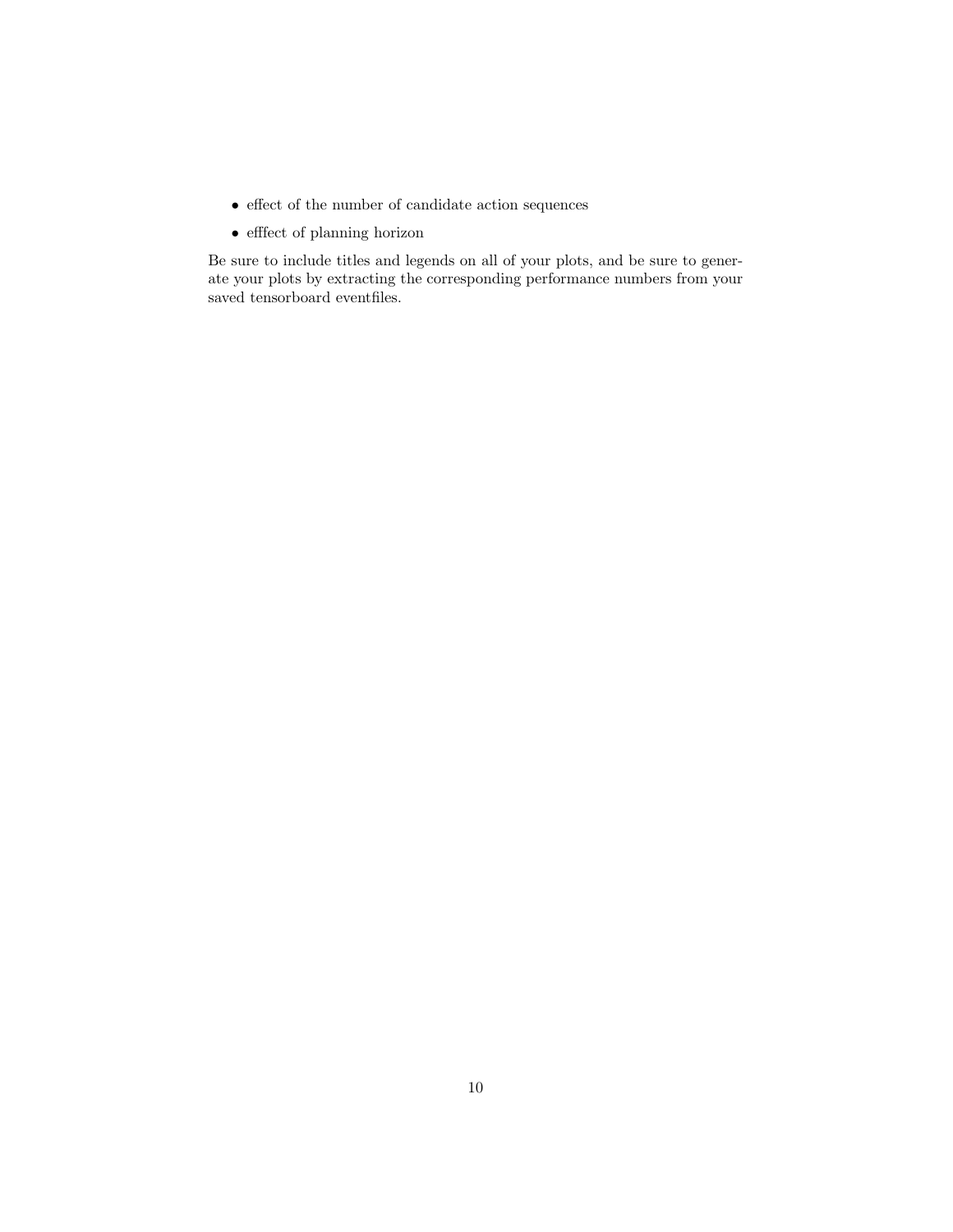# Submission

### 3.2 Submitting the PDF

Your report should be a PDF document containing the plots and responses indicated in the questions above.

### 3.3 Submitting the Code and Logs

In order to turn in your code and experiment logs, create a folder that contains the following:

- A folder named data with all the experiment runs from this assignment. Do not change the names originally assigned to the folders, as specified by **exp name** in the instructions. To minimize submissions size, please include runs with video logging disabled. If you would like to reuse your video logging runs, please see the script provided in cs285/scripts/filter\_events.py.
- The cs285 folder with all the .py files, with the same names and directory structure as the original homework repository (not include the data/ folder). A plotting script should also be submitted, which should be a python script (or jupyter notebook) such that running it can generate all plots from your pdf. This plotting script should extract its values directly from the experiments in your run logs and should not have hardcoded reward values.

As an example, the unzipped version of your submission should result in the following file structure. Make sure that the submit.zip file is below 15MB and that they include the prefix **hw4 mb** .